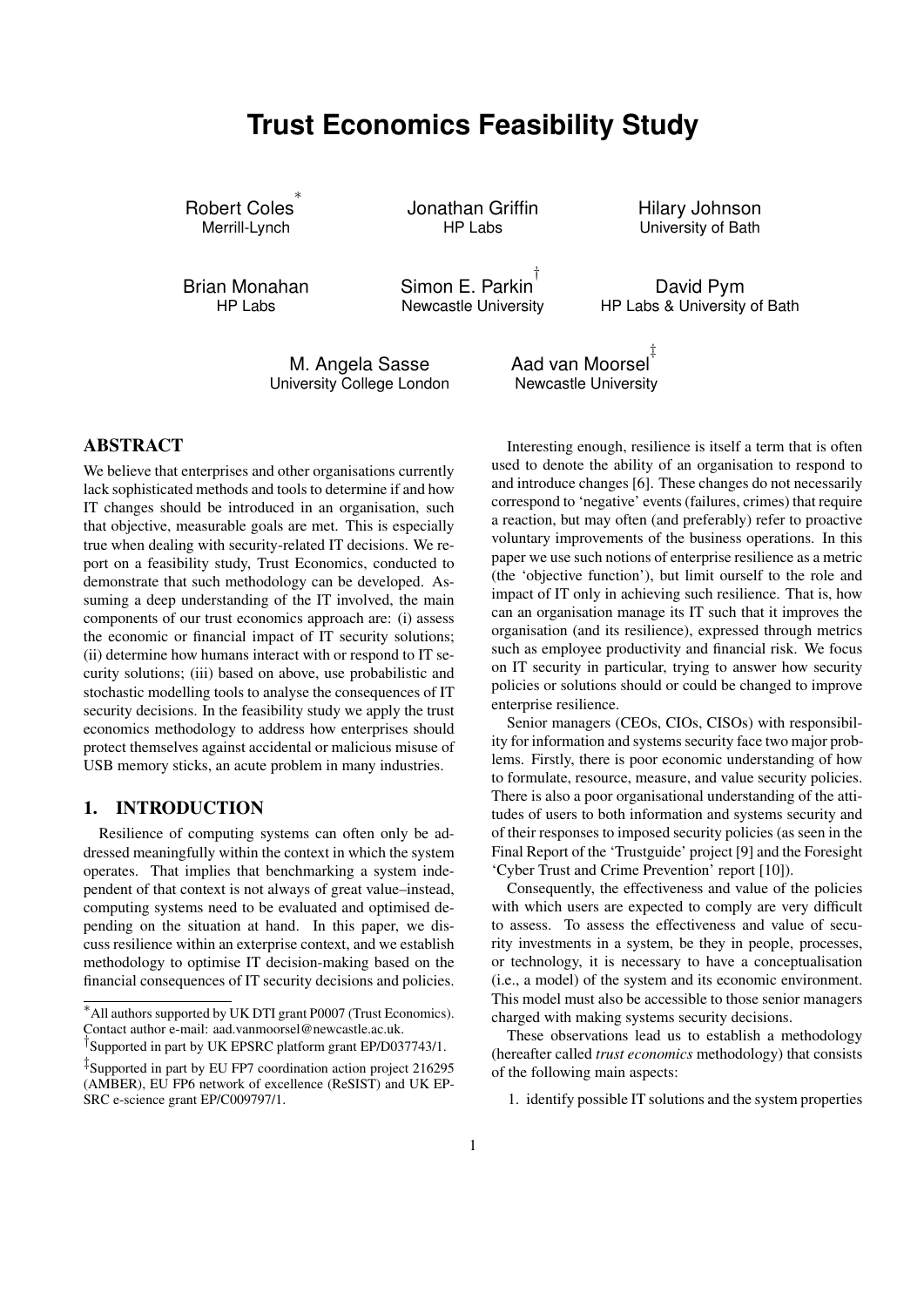

Figure 1: Combination of Modelling and Analysis Techniques

they achieve;

- 2. assess economic or financial impact of IT security solutions and policies;
- 3. determine how humans interact with or respond to IT security solutions, typically through empirical studies of human decision making;
- 4. apply probabilistic and stochastic modelling tools to determine the consequences of IT security decisions, using the understanding gained from item 1 through 3.

We discuss the trust economics methodology in detail in Section 2. We then apply this methodology in an information security feasibility study of USB memory stick usage (Section 3). This simple example addresses one of the main threats companies have identified, namely the inappropriate use of sensitive internal and external information. We end the paper with a discussion of open issues and main challenges in implementing the trust economics methodology.

## 2. TRUST ECONOMICS METHODOLOGY

Our proposed methodology relies on techniques from various disciplines, namely finances, economics, human science, computer science, and mathematics, as is apparent from the depiction of the trust economics methodology in Figure 1. Figure 1 is to be read from 'left to right', starting from a base 'Information System'. This initial information system may be a running system or a system design, although in our scenarios we would assume systems users are familiar with. 'Empirical Behavioural Studies' are used to understand how humans use information systems and would react to proposed changes or new technologies. 'Economic Value Analysis' sets the objectives and identifies the links with business goals. A deep understanding of the IT system and these two analysis (that is, the behaviourial and

economic value analysis) form the input to the 'Quantitative Modelling'. In our specific methodology, we propose to use TKS and Demos2K, as we explain in Section 2.3. The results from the modelling are fed back into improving the 'People, Processes, Technology' within the information system. A 'Design Exploration' and a 'Run-time Optimisation' loop can be envisaged, as well as a 'Validation' feedback loop, as depicted.

We now discuss in detail the challenges and opportunities behind the main facets of our trust economics methodology.

#### 2.1 Economic Value Analysis

A challenging aspect of the trust economics methodology is to identify the link between IT security decisions and economic or financial consequences. The most common way in which IT is related to business consequences is through service level agreements (SLAs) that include monetary awards and penalties for making or missing service level objectives. Such SLAs provide a very powerful mechanism to determine the financial implications of IT decisions, for instance allowing one to determine the financial benefit of improving system monitoring and performance prediction in service provision systems [16].

It should be noted that SLAs are not yet very well established in the security area, and to assess the impact of security mechanisms and policies we would need to develop meaningful security SLA descriptions first. When SLAs are not present, establishing the economic or financial consequences of IT decisions is much harder. Some literature exists relating software security vulnerability disclosures with their impact on stock prices [18], but such results are difficult to obtain and equally difficult to make use of in our models. (See [2] for a discussion of metrics.) The feasibility case study of Section 3 will underline the challenges this aspect of our methodology faces.

#### 2.2 Empirical Behavioural Studies

The effectiveness of enterprise security policies and technologies very much depends on the way humans (employees as well as operations staff) implement and use these policies. To determine in a meaningful way if a proposed security policy makes trust economic sense, human behaviour needs to be predicted. In our methodology, empirical studies are used to create a model of the human decision-making related to the proposed security policies and technologies.

In our case study, we interviewed users of proposed information security solutions to identify how they acted (or would have acted) in various situations. The empirical studies have shed light on which attack scenarios that the specialist thought was most likely or important. Obviously, not all human behaviour can be expected to surface in interviews, especially not planned criminal behaviour or outlines for security attacks, but we have obtained insight into the threats perceived by IT staff.

The empirical behavioural studies, together with the eco-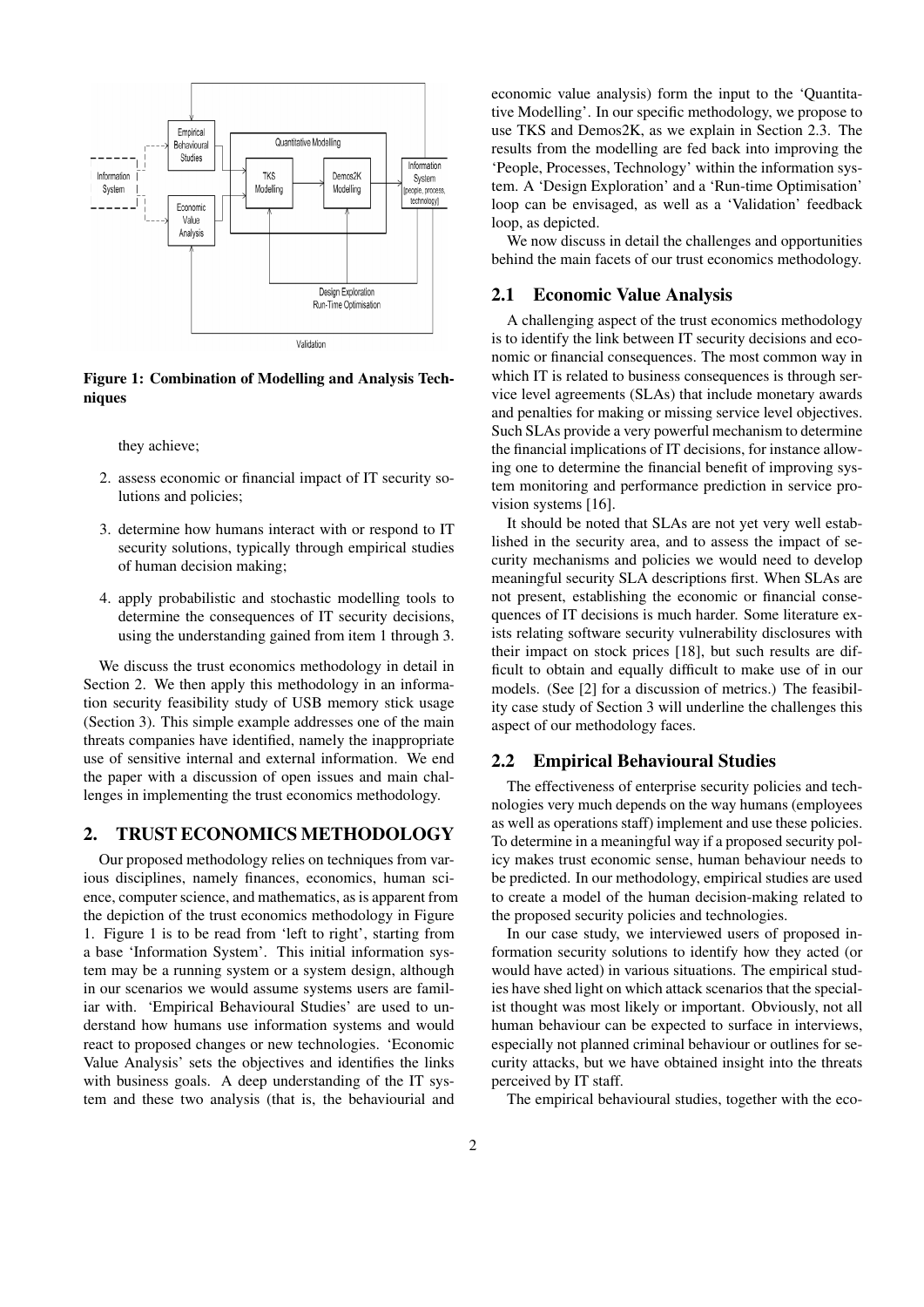nomic value analysis form the input to the quantitative models we use to decide about IT plans. Moreover, a continuous validation feedback must exists from observation of the IT systems to the empirical studies and the economic analysis.

## 2.3 Quantitative Modelling

The trust economics methodology contends that investment decisions should be based on analytic models of the behaviour of information systems in the context of the environmental threats they face. We therefore introduce a mathematical framework, together with a modelling philosophy, for capturing the structural and dynamical properties of systems and their associated security operations. The main challenge that we aim to confront is in developing a method for integrating mathematical modelling of the technological aspects of a system, with user models and economic models, as a means to evaluate a system.

Computing science research has established a set of tools for quantitative modelling using discrete-event dynamic systems. Discrete-event dynamic systems is a natural modelling formalisms for man-made systems [7], in which events and corresponding system state changes happen at discrete points in time. To obtain interesting metrics from such models, state probabilities can be computed, either through numerical algorithms or discrete-event simulation. Well-established software tools such as Sharpe [15], Möbius [4] or Demos2K [5] exist to develop the model (using various formalisms, including Petri nets and stochastic process algebras).

One of the challenges the trust economics methodology tries to address is intuitive modelling of the non-formal concepts related to human behaviour. To that end, we envisage several modelling technologies to be applied and extended, and conversions between these models to be established. In our case study we use TKS [8] to mediate between the results of non-formal empirical studies on human decision-making and the formal models we use to evaluate the systems and policies.

## 3. USB FEASIBILITY STUDY

Protection of data and information is of critical importance to many enterprises, and various IT security products and solutions are available to protect against accidental or malicious data leakage. However, introducing such information security technologies has considerable impact on the operation of the enterprise, since it may impact day-to-day work habits of individuals (e.g., it may introduce restrictions on the material employees may download or upload). For an enterprise to be resilient, we contend that it needs to introduce such new technologies using sophisticated analysis of the impact on employee productivity, costs, etc. In other words, applying the trust economics methodology would establish (or at least improve) enterprise resilience.

The feasibility study targets information security, which is a sensitive issue in many enterprises. In particular, we study how the use of USB memory sticks may put enter-

prises at risk, and we study the cost and benefits of protection software. A feasibility study is a restricted case study to demonstrate the viability of the proposed methodology. As a consequence, the results we show provide initial insights, but a much more in-depth case study is needed to address IT investment questions of security administrators related to USB protection software.

Employees within an organization may be given a USB storage device upon which to place company-managed data. It is the intention that this data can then be accessed at other locations, such as at an employee's home, in transit between work locations (e.g., on a train), during work presentations, or at a client's premises. As such the adoption of USB storage devices is reserved for those working environments where flexibility in working practices is a requirement. This then correlates with the concept of resilience, in that flexibility is knowingly introduced into the company network to allow employees greater freedom in where they use company data.

The company network may have to interact with USB storage devices that are in or have moved through a number of operational states. Devices can potentially be moved between secure and insecure environments. This may incorporate the modification, addition or removal of data within these environments. Devices may be handled by legitimate users, but also by malicious parties (potentially within or outside the organization). Devices may be encrypted or unencrypted and the data that a device holds may require measured treatment within the company's data management scheme. Devices are intended to be used to store legitimately obtained data (i.e., work files) that correspond to the access rights of the individual. However, one can easily imagine scenarios in which maliciously-oriented carriage of data (e.g., transfer of sensitive files outside of the network), or introduction of viruses or 'malware' into the company domain occur.

We will first review the various security solutions available to protect against USB stick misuse.

#### 3.1 IT Solutions for Information Security

Within the feasibility study, we conducted an in-depth survey and study of the technologies to support the secure use of USB memory sticks [11, 12]. Various software solutions exist that provide control of data security within an enterprise environment. Different categories of products were visited in the survey, such as USB device protection, Digital Rights Management, at-rest disk encryption and operating system solutions (mostly related to the Microsoft Windows OS family).

To address the economic value analysis, [11] lists the cost models and actual prices of various products. This provides figures that can be used as a foundation for the subsequent modelling of the economic factors related to data security. Decisions pertaining to security infrastructure must consider the costs of a complete 'solution', including elements such as cost of IT personnel to run the system, cost of updates and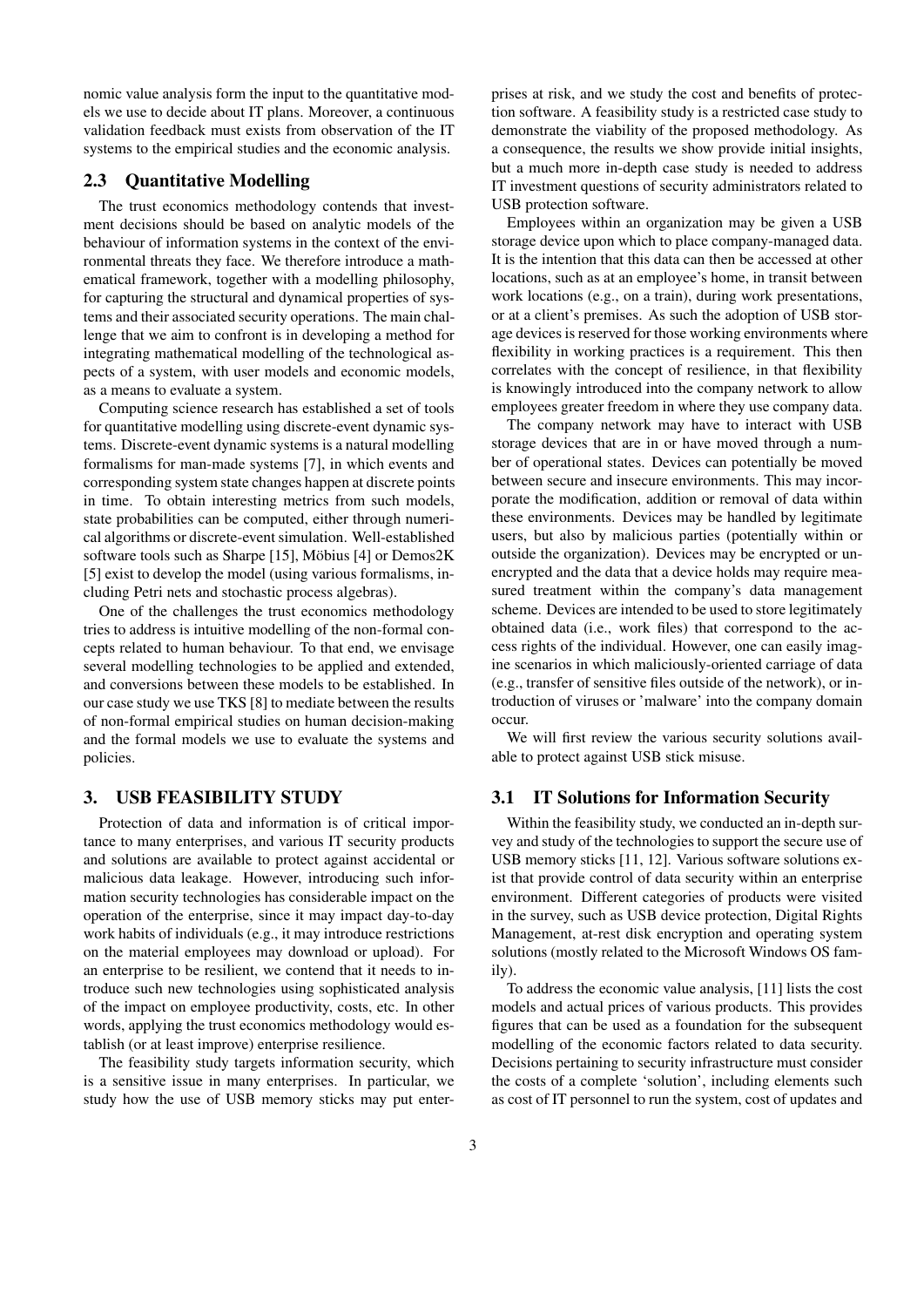patches, possible cost of tracing and monitoring for unprotected machines, the cost of teaching and informing users, and other hardware and software support. This takes us quite a long way in assessing the cost of a USB protection solution, but a true economic value analysis should also include a risk analysis of security breaches and of breaking regulations, as well as a financial impact analysis of productivity loss caused by the security solution. We finally note that in the marketing literature of the products surveyed, economic considerations are always discussed from the perspective of the enterprise, and incentives for users are difficult to identify and typically not discussed in product and technology documentation.

There are a number of issues regarding human vulnerabilities and productivity that must also be considered. All of the proposed technologies considered the human aspect in their design and product. Tools exist for online training during use of the software, some providing help messages and explanatory text associated with specific security-related activities. We found, again, that the perspective is almost exclusively that of imposing rules on users, with little innovation being put into identifying ways to provide incentives that change user behaviour. The empirical studies provided several examples of the effects of these rules. The intention of the policy, from an organisational view, was to provide confidentiality; the effect on the users was to reduce availability (e.g., one might not be able to show a presentation or prepared document). This impacts both the business (missed business opportunity in the short term, reduction in perceived competence in the long term) and the individual (missed opportunity, embarrassment, doubts about personal competence).

From the operational perspective, a bottleneck and potential vulnerability lies in the role of the IT administrator. Most systems are centrally managed, and any deviation from the defined rules needs approval by the IT administrator. As a consequence, the system's inflexibility may result in productivity loss for employees or at the least a reduction in the capacity of a company to accommodate atypical, unpredictable working practices (see also [12]).

#### 3.2 Examination of Human Behaviour

To obtain an empirical basis for our model, we conducted a study to elicit factors that contribute to corporate and individual security cost. We conducted 17 in-depth interviews with security staff, employees and managers in the two companies who are partners in this research project. The interviews remained anonymous, and were semi-structured, exploring aspects such as the tasks and responsibilities of the interviewees, their perception of the risks facing the company, their attitudes and perceived impact of security metrics, etc. All interviewees were asked about one specific security problem: USB sticks, and we suggested the company was considering making the use of encrypted USB sticks mandatory. We refer to [3] for details, here we sketch the



Figure 2: Working locations and their associated threats.

methodology used and highlight some results.

The interviews were transcribed, and analyzed using techniques from Grounded Theory [17], a qualitative data analysis method widely used in social sciences, allowing identification of salient concepts and relationships between them. Over the past 10 years, the method has been successfully applied to model user perceptions and attitudes in humancomputer interaction in general [1, 19].

From the interviews we were able to identify two main USB stick usage scenarios. These scenarios broadly corresponded to the type of organization the subject worked for. Here we discuss one scenario in a little more detail. In this scenario, the USB stick is primarily used for temporary storage for transit between locations such as an employee visiting a client company to deliver a presentation. The data required to deliver the presentation would be copied from the companys computer system onto the USB stick and taken to the clients location. Any data which must be brought back to the home company can be copied from the clients system onto the USB stick and brought back by the employee.

The main concern for the security manager in this scenario is the potential confidentiality issues resulting from company data being transported through unsecure locations while in transit to and from the client. If the USB stick was lost or stolen at this time while containing unencrypted data, then the cost in terms of reputation and lost business would be to the company itself rather than the individual. While the company can punish the individual internally, it cannot recoup its losses by doing so. As a consequence, this scenario encourages the security manager to take a confidentiality first approach when designing the USB control policy. The risk model we develop in Section 3.3 which quantifies breaches of confidentiality, uses the above scenario. We refer to [3] for a detailed analysis.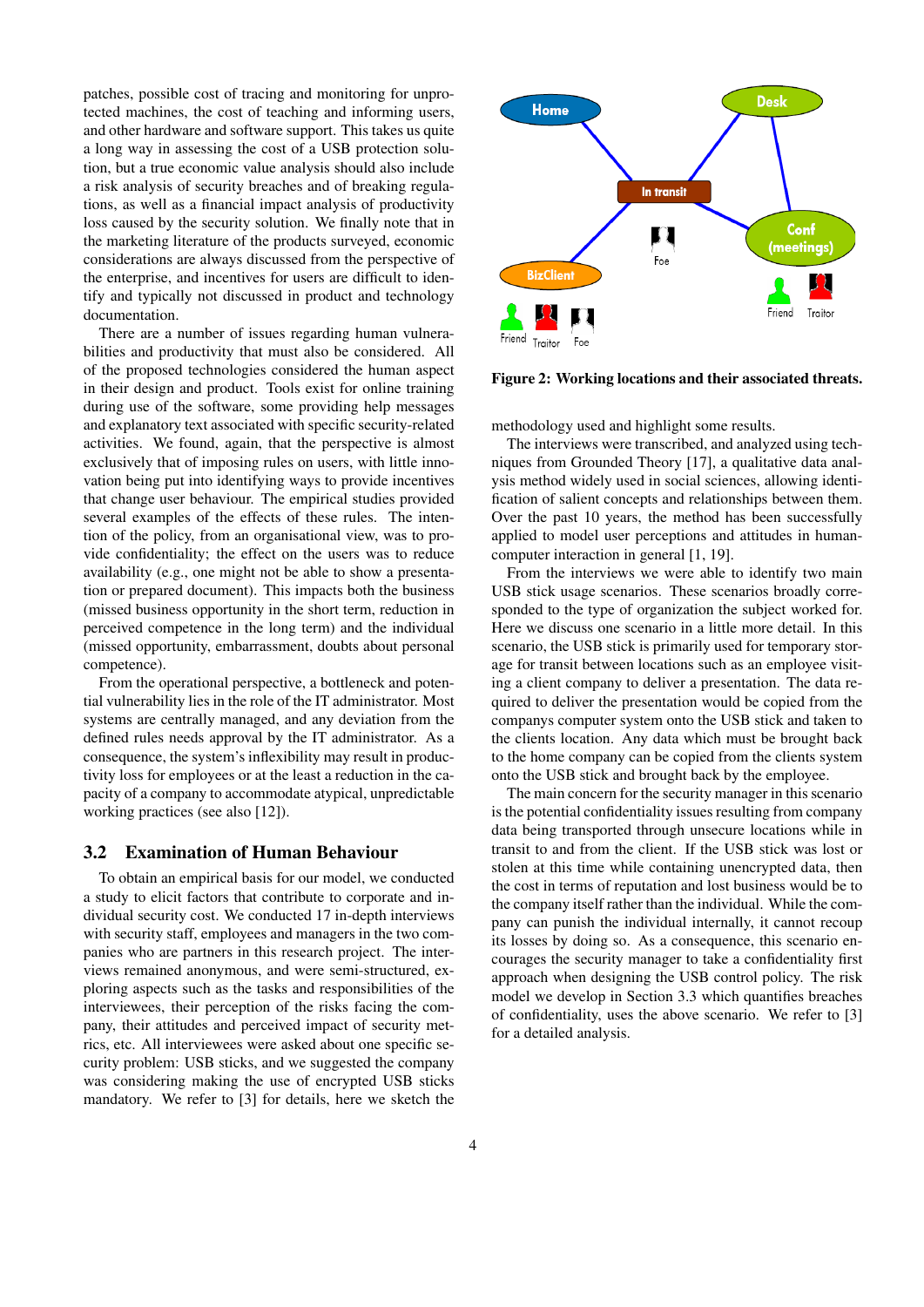|               | fraction  |           | confidentiality | mean time between |
|---------------|-----------|-----------|-----------------|-------------------|
|               | encrypted | exposures | loss            | exposures         |
| no traitors   | 80%       | 4.18      | 9.68            | 755.5             |
| with traitors | 80%       | 7.72      | 98.46           | 357.7             |
| no traitors   | 100%      | 3.90      |                 | 948.0             |
| with traitors | 100%      | 8.06      | 125.67          | 356.8             |

Table 1: Confidentiality Loss, depending on the encryption level and the existence of traitors.

#### 3.3 Mathematical Systems Modelling

The mathematical model that is the core of the trust economics methodology (see Section 2.3 and the box 'Quantitative Modelling' in Figure 1) needs to account for the following: (i) the environment (economics, threats, human factors, etc.) within which the system exists; (ii) the (distributed) location structure of the system; (iii) the resource elements that are scattered around that structure (including people); (iv) the processes that execute on top of all of (i)-(iii) (including human behaviours). Our approach is that of classical applied mathematics. We use techniques from algebra, logic, probability theory, queuing theory, and theoretical computer science [13, 14], and we make use of the Demos2k tool kit [5] that provides a realization of some of the above modelling methods.

We have already mentioned in Section 3.2 the various ways people told us they use USB sticks. Although there were several different usage scenarios described, it was possible to abstract common ways in which USB data sticks were used, e.g., transfer of data between colleagues and business partners. Figure 2 depicts the different players in these scenarios. For details of the Demos2k model, we refer to [3].

Based on the interviews, our model exhibits a player called 'Friend' to represent legitimate recipients. At first sight, it may seem surprising that business data could be taken into a home environment. Many modern businesses recognise, however, the practicality of employees working on projects at home. In changing location, the holder would often need to use transport such as car, train and plane, or use a hotel. These transient locations represent places at which the USB could be lost, and potentially be recovered by an adversary (i.e., 'Foe'). The other main places at which data could be captured by adversaries are clients (i.e., external business situations, conferences and such like), and in dealing with people masquerading as Friends (i.e., 'Traitors').

There are also risks associated with data capture, namely exposure of a USB containing confidential information by an adversary in a context where they can freely extract the information. This is potentially very serious and can lead to severe reputation damage to the organisation and individuals concerned, especially if the information is subsequently used in a publicly damaging manner (i.e., business advantage, press leaks). The cost of these breaches could be very high. In our model, we assume that, once the USB is under

an adversary's control, there is some probability that the information will be exposed. We handle this probabilistically to reflect the fact that exposure is not a perfect operation. Accidental archiving of USB-held material (either encrypted or unencrypted) onto someone else's PC is considered a milder form of exposure that can lead to personal embarrassment of the employee, but generally does not have direct external consequences. The cost of these breaches to the corporation is much less.



Figure 3: Common USB user actions.

To incorporate all the above, the model represents 'a day in the life' of a USB memory stick. The common tasks undertaken by the user (shown in Figure 3), such as manipulating data on the memory stick, exchanging data with a colleague or replacing a lost memory stick, are represented explicitly in the model. In turn, these entities are built from the fundamental operations of adding, reading, and deleting encrypted and unencrypted data from the memory stick. Concurrently, a movement entity changes the location of the memory stick and its user according to Figure 2, between different types of work location, home, and 'in transit', with the relative frequency of the different tasks and events changing at each location.

Some initial results are given in Table 1, for one year of USB use. Confidentiality loss is the product of number of exposures and the amount of data that can be seen (a Traitor can see all data, including encrypted data, while a Foe can only see unencrypted data). The main result obtained from